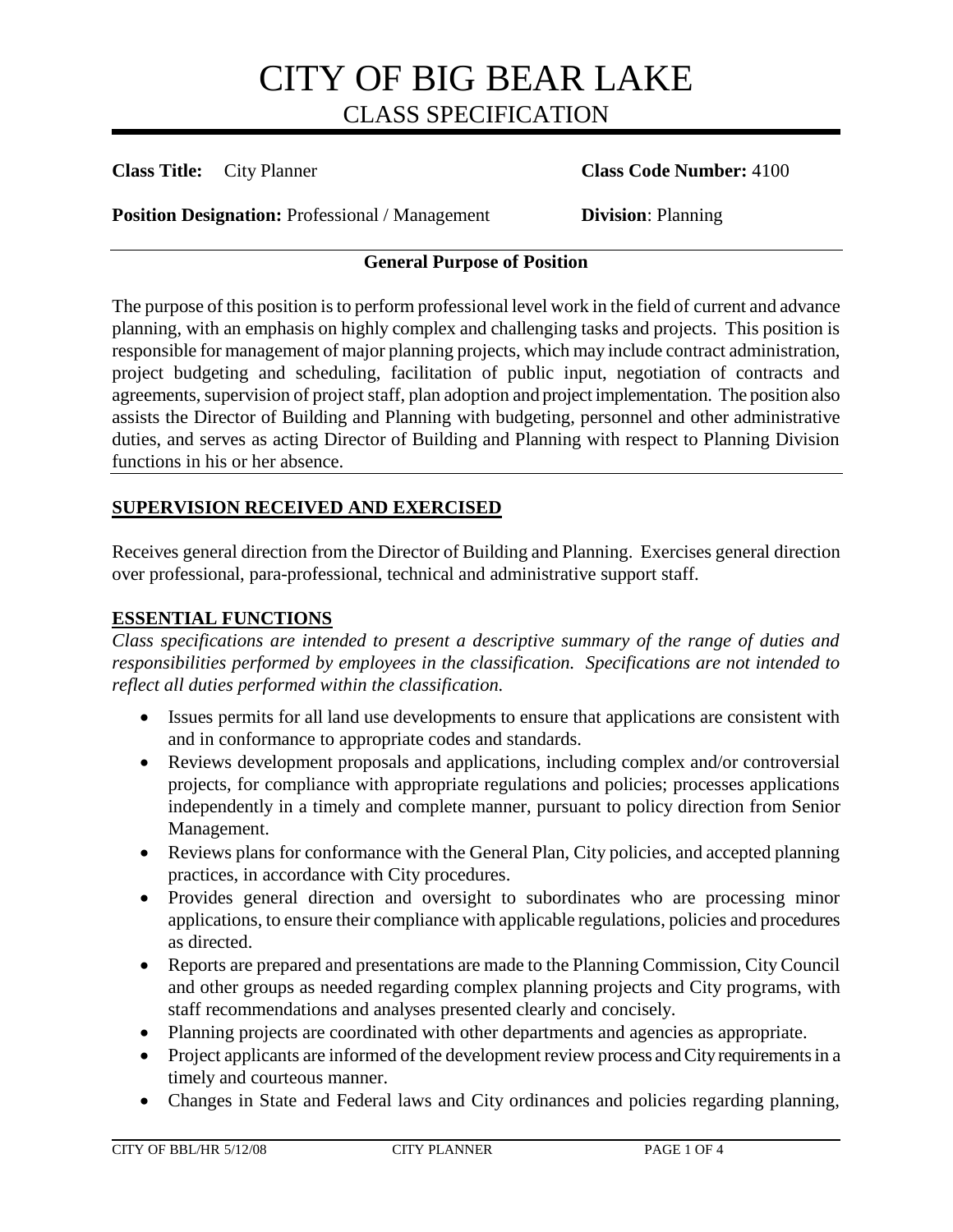zoning, development and environmental requirements are applied in an expeditious and appropriate manner, and training on these statutes is provided to subordinate staff as needed.

- Special land use studies and environmental reviews are conducted to establish appropriate uses for land and to mitigate negative environmental impacts.
- Reports are prepared as assigned.
- Presentations on the results of various studies are made to management, committees, the Planning Commission, and/or City Council.
- Environmental documents, including initial studies, negative declarations and environmental impact reports are prepared and/or reviewed in accordance with applicable statutes to ensure compliance with environmental requirements.
- Special planning and environmental studies are prepared by staff, or by consultants under direction of staff, as directed.
- Special projects are performed as assigned.
- Staff reports, ordinances, and presentations are prepared and delivered in an effective manner.
- Application processing procedures are streamlined and expedited to the extent feasible.
- Community development and Improvement Agency services are provided to improve existing property and land uses.
- Consultation is provided to architects, builders, attorneys, contractors, engineers, and the general public regarding the City's development policies and standards.
- The Development Code, specific plans, and other development-related ordinances and policies are maintained and updated to reflect the General Plan, changes to State laws, and community values as directed by the City Council and Planning Commission.
- Professional consultation is provided to the City Council, Planning Commission and Improvement Agency to ensure that informed decisions are possible.
- Reports, presentations, etc. are prepared and delivered as directed.
- Planning procedures and staff training are continually updated in order to comply with State and Federal codes, to provide for continuous quality improvement.
- Training is provided to clerical, technical and professional staff to assist them in meeting department goals, as needed.
- Various related essential duties are performed as required.

## **QUALIFICATIONS**

*Any combination of experience and education that would likely provide the required knowledge and abilities is qualifying. A typical way to obtain the knowledge and abilities would be:*

| <b>Education:</b>  | A Bachelor' degree in Urban Planning or related field is required. A Master's<br>degree is preferred.                                                    |
|--------------------|----------------------------------------------------------------------------------------------------------------------------------------------------------|
| <b>Experience:</b> | Five years of professional level planning experience in a municipal setting is<br>required. Project management and supervisory experience are preferred. |
|                    | License/Certificate: Valid Class C California Driver's License required.                                                                                 |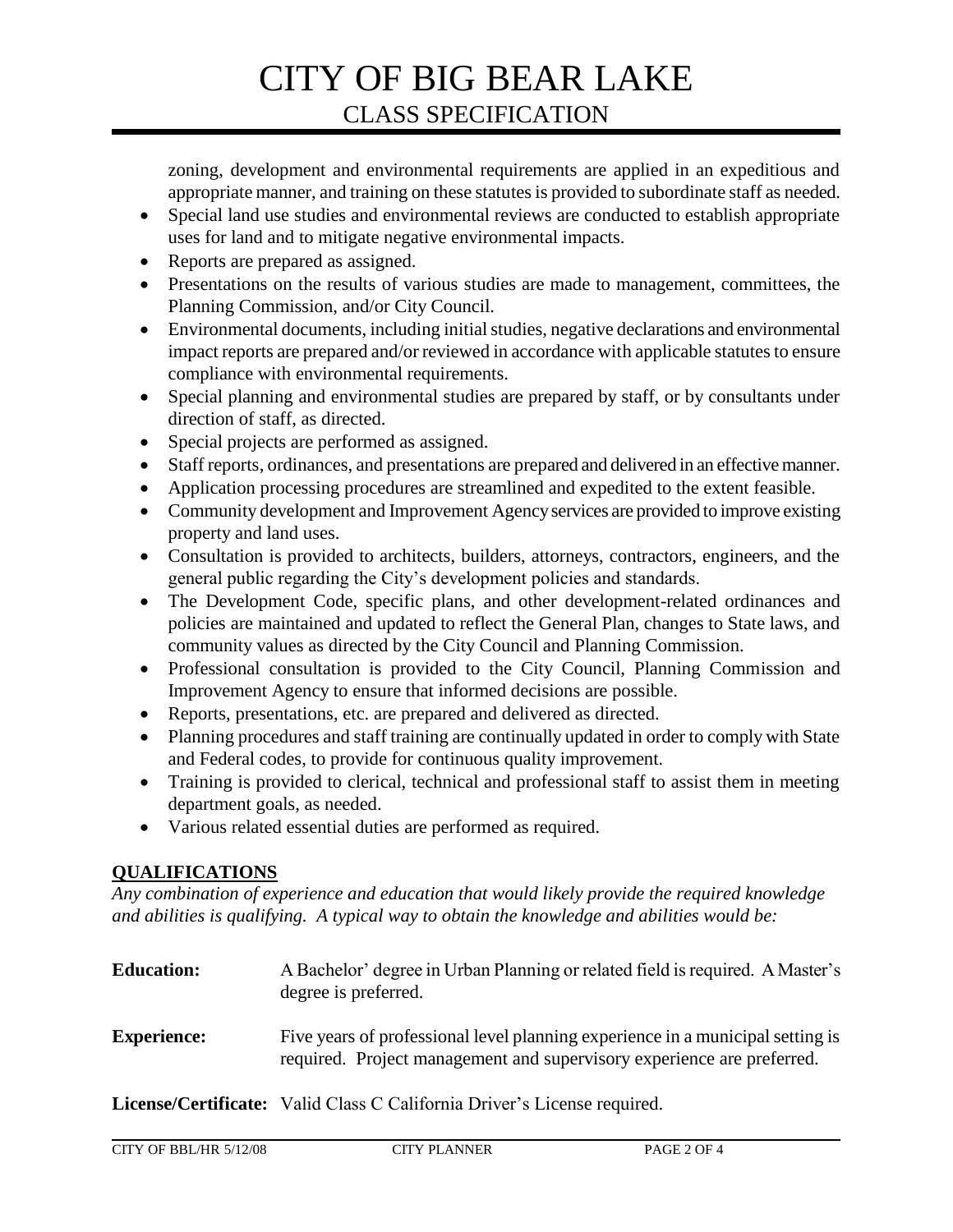# **KNOWLEDGE, SKILLS, ABILITIES, AND PERSONAL CHARACTERISTICS**

### **Knowledge of:**

- A comprehensive knowledge principles and practices of urban planning.
- Applicable State and Federal environmental and planning laws.
- City policies, regulations, and codes related to planning, zoning, and land divisions.
- An understanding of the procedures and processes of a municipal planning division.
- Excellent customer service skills.
- Excellent communication skills, and oral presentation skills.
- Project management skills and supervisory skills are desirable.

#### **Ability to:**

- Exercise sound judgment, be able to plan, be well organized, have excellent verbal and written communication skills, work well under pressure, be proactive, flexible and cooperative.
- Be accurate, timely, discreet and able to maintain confidentiality on appropriate issues.
- Effectively administer assigned programs and perform both complex and routine assignments with accuracy.
- Understand, interpret and explain laws, regulations, policies, practices and procedures.
- Analyze information, draw valid conclusions and make recommendations.
- Interact with a variety of personnel and achieve the confidence of others.
- Elicit and maintain cooperative work relationships; communicate effectively both verbally and in writing and conduct effective meetings.
- Supervise, train and evaluate employees.
- Provide administrative and professional leadership and direction for assigned staff.

#### **Skill to:**

- Operate modern office equipment, including computer equipment.
- Operate a motor vehicle safely.

## **PHYSICAL DEMANDS AND WORKING ENVIRONMENT**

The following requirements are representative of those that must be met by an employee to successfully perform the essential functions of this job. This position may require extended periods of sitting. Light lifting (up to 25 lbs.) is required occasionally. This position requires manual manipulation of a keyboard, phone, and other standard office machines. The position requires both near and far vision in reading written reports and work related documents. Acute hearing is required when providing phone and personal service. Some of these requirements may be accommodated for